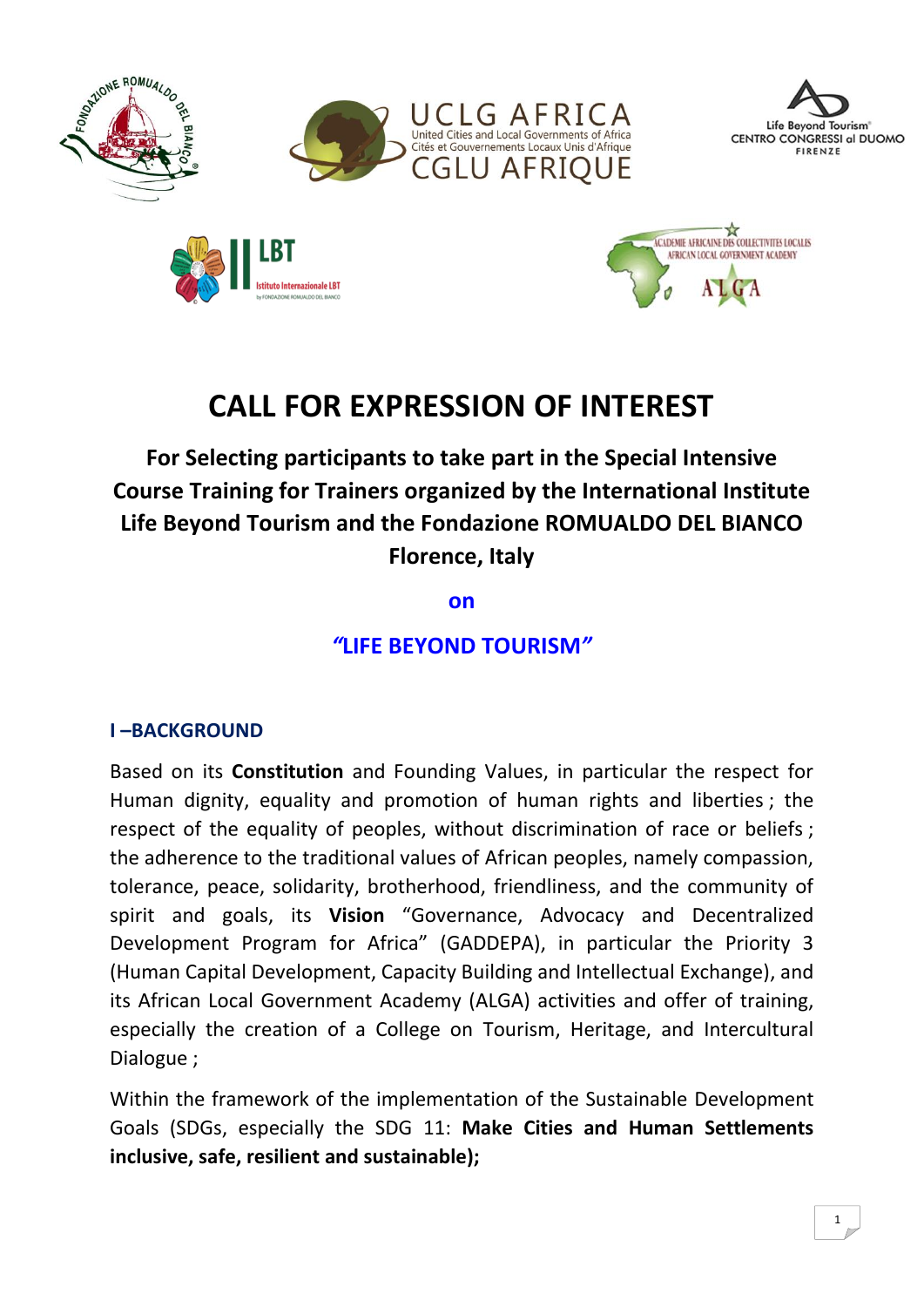Within the framework of the implementation of the Memorandum of Understanding signed on August 2017, between UCLG-Africa and the Fondazione ROMUALDO DEL BIANCO and its International Institute of Life Beyond Tourism (II LBT);

Based on the success of the first experience of Training of Trainers, organized in 2018 which benefited to 10 participants from Africa (beside 2 from Russia and 1 from Germany), within the framework of ALGA College on Culture and Heritage<sup>1</sup>, II LBT and UCLG-Africa decided and agreed to organize a second Special Intensive Course Training for Trainers on "**Life Beyond Tourism**", from **17 to 21 June 2019 (5 days)** in Florence, Italy.

# **II- OBJECTIVES**

The purpose of this initiative is to train participants on how to master the "Life Beyond Tourism" Model, and once back home, they can disseminate this Model as well as to implement directly on site and get updating periodically.

« LIFE BEYOND TOURISM » initiative, devised by the Fondazione Romualdo Del Bianco and the Centro Congressial Duomo, with their international Networks, contributes to transcending, to « going beyond », the concept of tourism  $$ currently equated with consumer-related services – in order to promote « Travel for Values» (« Beyond tourism ») to further Intercultural Dialogue. In this connection, Heritage, thus also traditional Knowledge, offers an exceptional strategic opportunity. Precisely « Travelling for Values» opens up a world of opportunities (« life ») to contribute to knowledge and respect for the intercultural diversity that abounds in a planet heading toward a population of 10 billion.

Intercultural Dialogue is crucial and unavoidable, and Travel can become a form of « Training» and « Economic Driver» for a region, city or commune, albeit within a framework of respect for this local government's traditions and for Living « Personality», thus « Well BeyondTourism »: a concrete contribution to the Multicultural Dialogue in the World.<sup>2</sup>

#### **III- CONTENT OF THE TRAINING**

**.** 

The intensive Life Beyond Tourism® Training for Trainers course represents a 5-days (30 hours) high-level professional preparation for education, tourism and heritage professionals willing to upgrade their specialization with the fundamentals of the philosophy and movement Life Beyond Tourism®.

<sup>&</sup>lt;sup>1</sup> The Report of this first successful experience is available on this link: [General Report LBT](https://uclgafrica723-my.sharepoint.com/:b:/g/personal/lramilijaona_uclga_org/EQTln3RRTZhGgpFWWiK34xYB-X0NYNLJY2y-s7C0aq4PKg?e=rIdFMF)

<sup>&</sup>lt;sup>2</sup>For more information, please visit <http://www.lifebeyondtourism.org/>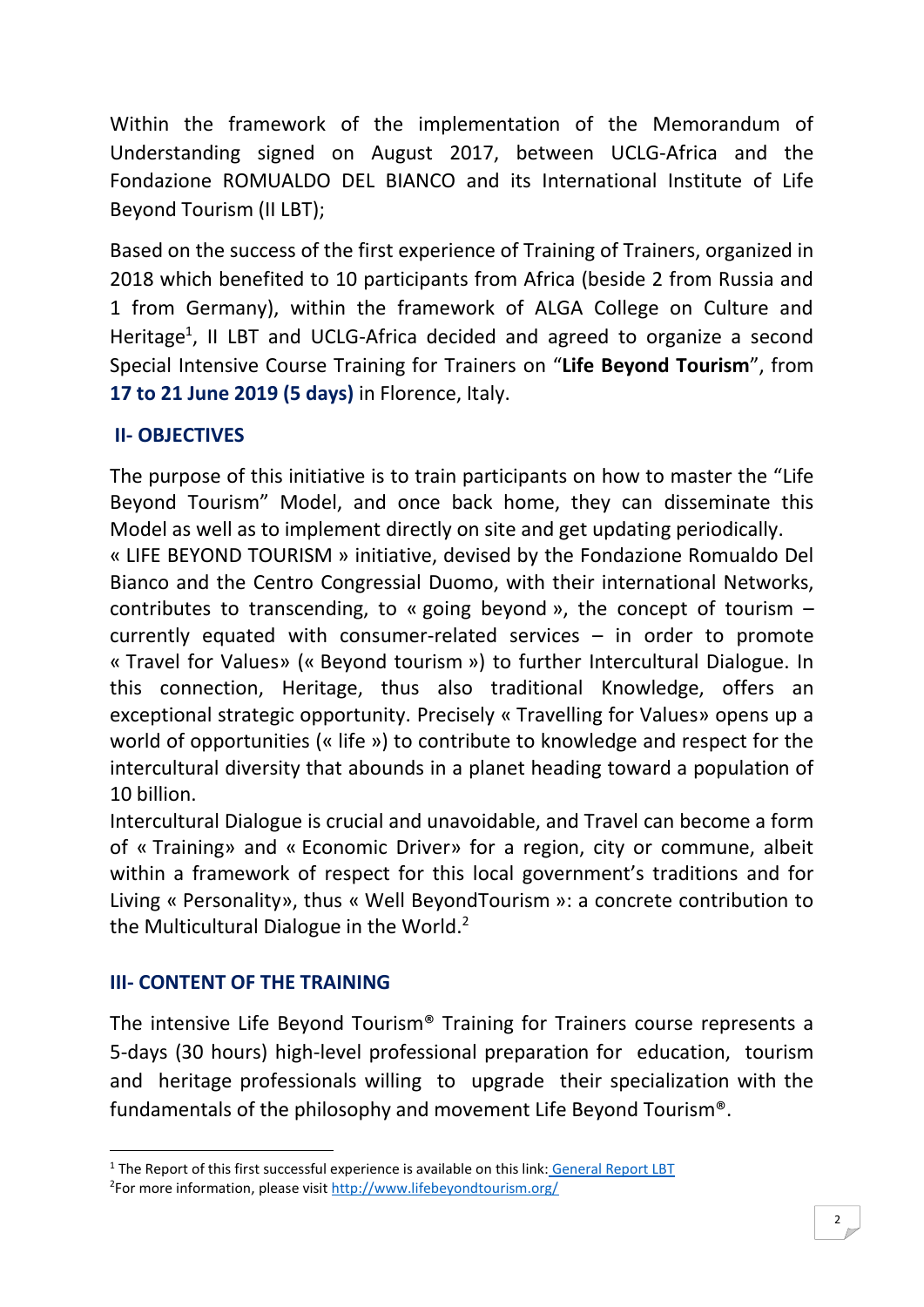### **This course will be delivered in English.**

During the training, the participants will have the opportunity to acquire solid theoretical and practical basis, as well as the educational methodology developed by Life Beyond Tourism®, so as to ensure the continuity of the didactic approach used by trainers while imparting Life Beyond Tourism® throughout the world in their home institutions.

At the conclusion, participants will be required to draft a personal training action plan reflecting their vision on conducting Life Beyond Tourism® training activities in accordance with the common framework of the Life Beyond Tourism® philosophy implementation in the world.

For more information, please refer to the information brochure of the International Institute Life Beyond Tourism available on <http://www.istitutointernazionalelbt.org/en/> and visit the web-page of the course <https://www.lifebeyondtourism.org/events/training-for-trainers-course-iilbt/>

#### **IV- DATE AND VENUE**

- From 17 to 21 June 2019.
- Italy, the City of Florence.

# **V- COST OF THE TRAINING**

#### a) **Pedagogical Training fees :**

**1 000 Euros per person.** This amount includes among other things:

- The Toolkit;
- The 5 days of Training;
- A welcome dinner offer by the II LBT the first day;
- A discount card to the "Astra Café" at Auditorium al Duomo for Lunch;
- A farewell drink at the conclusion of the Training;
- Other things included are on [http://www.istitutointernazionalelbt.org/en/corsi](http://www.istitutointernazionalelbt.org/en/corsi-lbt/formazione-per-formatori/)[lbt/formazione-per-formatori/](http://www.istitutointernazionalelbt.org/en/corsi-lbt/formazione-per-formatori/)

# **b) Other Costs to be borne by participants in the Training course:**

- International travel cost (round trip travel to Florence, Italy);
- Accommodations and meals;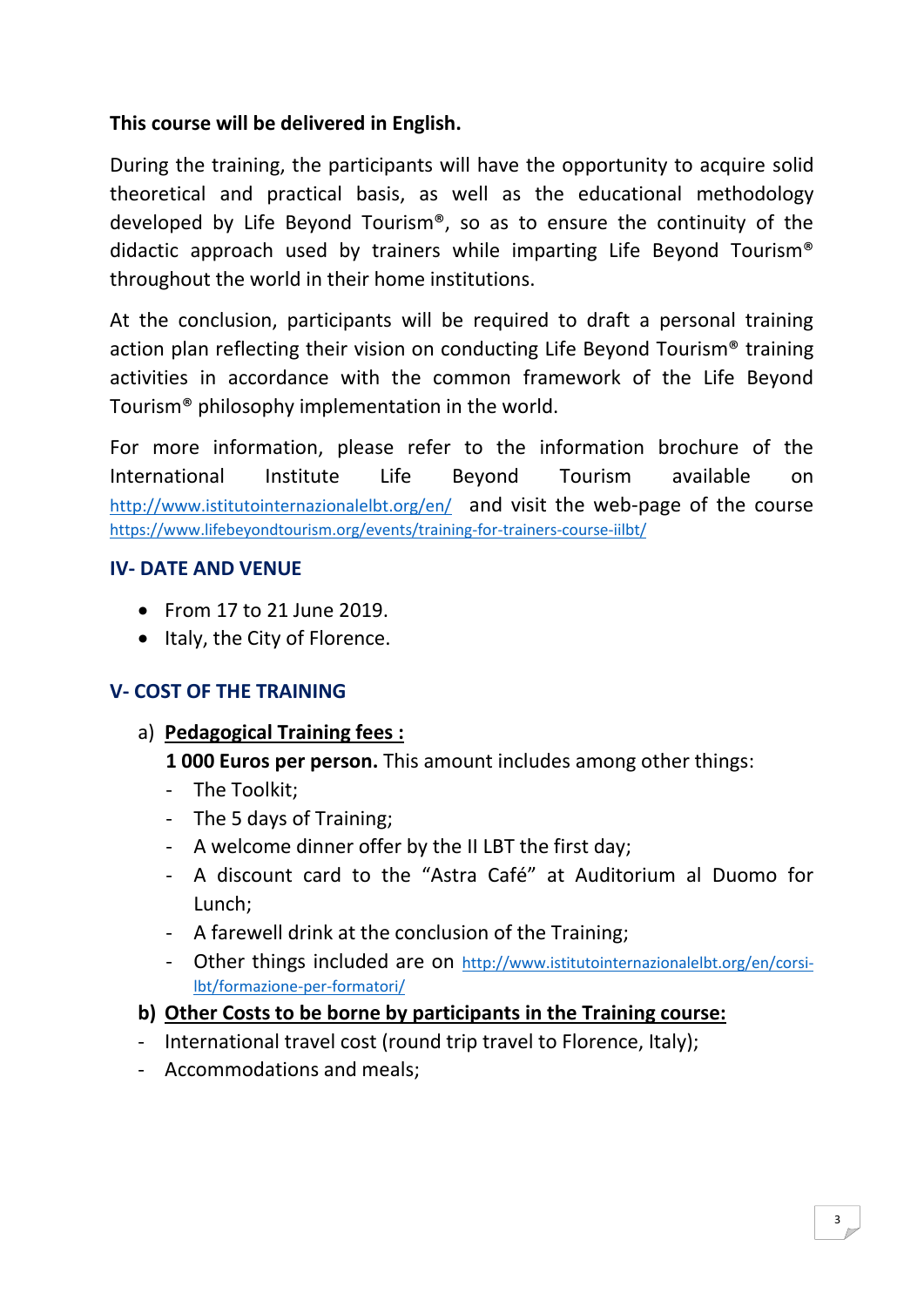- Transport from and to the Airport of Florence;
- Any insurance associated with travel, hospital, and medical care that participants may need while participating in the training must be borne by participants or their Institution;
- Visa application and fees (UCLG-Africa and its Partner will make sure to facilitate this process).

### **c) Accommodation in Florence:**

The participants are kindly invited and encouraged to use the Best Practice Reservation Portal <http://www.vivafirenze.it/en> that is a practical application of the Life Beyond Tourism philosophy. You can choose among over 220 accommodation facilities to get the option that better suits you in terms of prices (the same hotel fares as in the other international reservation portals), location, category, etc.

This is a way to better know how the Life Beyond Tourism Model operates on the territory and for the territory interpreting and communicating it to the visitors; indeed, booking your stay with Vivafirenze (without any extra-costs), you contribute to support a crowdfunding campaign for 4 special restoration projects in Florence as with the Model you can do on your territory.

#### **Note:**

The accommodation structures in **www.vivafirenze.it** joined the portal to contribute to support the heritage of the territory thanks to which they operate. Their membership is voluntary and determined by a true sharing of Life Beyond Tourism values.

Any difference of price with other portals is nothing but a human error, and in that case, you are kindly invited to inform the hotel and **customer.support@vivafirenze.it** in order to guarantee the prompt correction.

We thank you in advance for your attention and prompt communication because also this is form of valorisation and support of the heritage of the territory where www.vivafirenze.it operates itself.